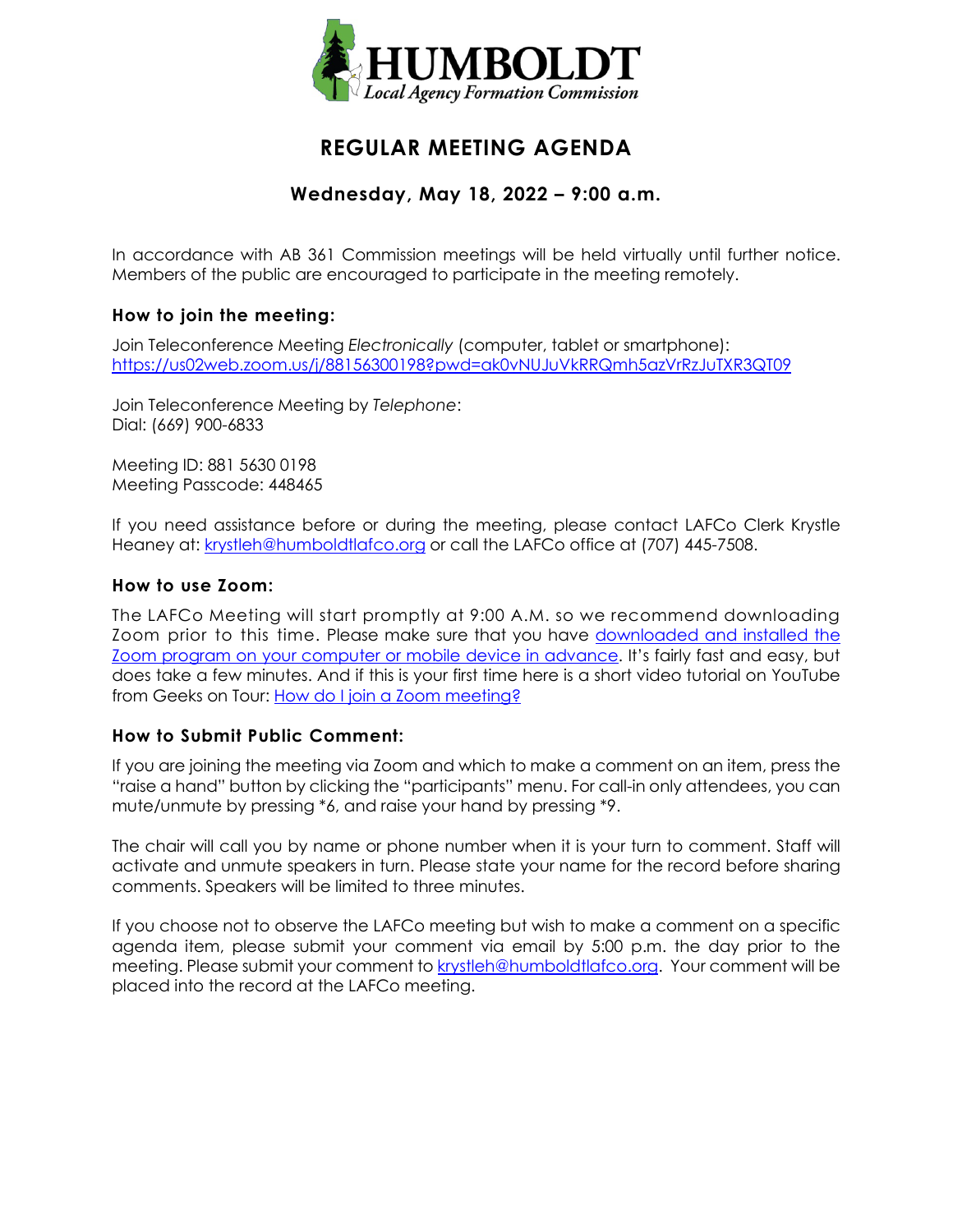

# **REGULAR MEETING AGENDA**

## **Wednesday, May 18, 2022 – 9:00 a.m.**

- **1. CALL TO ORDER**
- **2. FLAG SALUTE**
- **3. ROLL CALL**

### **4. PUBLIC COMMENTS**

Any person may address the Commission concerning a non-agenda item during this time. However, the Commission cannot discuss or take action on a matter not listed on the agenda.

### **5. CONSENT CALENDAR**

All consent items are considered routine and may be enacted by the Commission under one motion. With concurrence of the Chair, a Commissioner may request that an item be removed for discussion.

### **A) AB 361 for Continued Remote Meetings**

### **B) Approval of March 16, 2022 Regular Meeting Minutes**

#### **6. BUSINESS ITEMS**

Business items are for review and possible action by the Commission.

### **A) Professional Services Contract for Executive Officer**

### **B) Professional Services Contract for Legal Counsel and Engineering**

### **7. PUBLIC HEARING ITEMS**

Any member of the public may address the Commission on scheduled public hearing items. The Chair may regulate the order of such presentations and reserves the right to limit the time allowed for each person to speak.

- **A) Municipal Service Review and Sphere of Influence Update for the Riverside Community Services District – Continued from March 16, 2022 Meeting**
- **B) Final Budget and Work Plan for Fiscal Year 2022-23**

### **8. INFORMATIONAL AND CONTINUING ITEMS**

An applicant or member of the public may provide comments on an item at the discretion of the Chair. General direction to staff for future action may be provided by Commissioners.

- **A) Preview of Proposed Formation of the Salmon Creek Fire Protection District**
- **B) Preview of Proposed Annexation of Good Will Response Area and Land Currently Served by the Sprowel Creek Volunteer Fire Company to the Garberville Fire Protection District**
- **C) Status of Expiring Commissioner Terms**